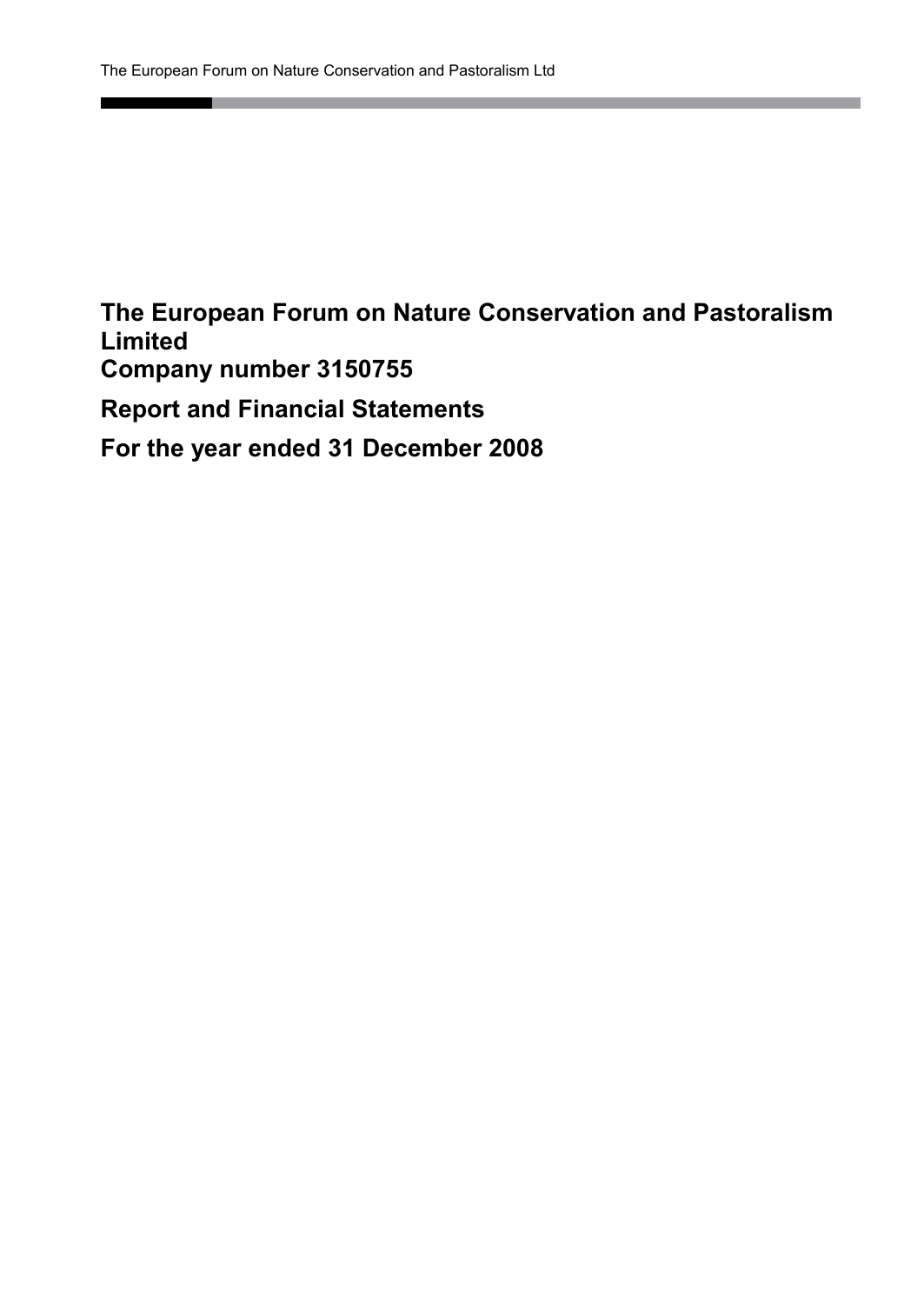# **Company information**

| <b>Directors</b>         | Dr D I McCracken<br>Dr E M Bignal<br>Dr R Luick<br>D G L Jones                                                                  |
|--------------------------|---------------------------------------------------------------------------------------------------------------------------------|
| <b>Company secretary</b> | Dr D I McCracken                                                                                                                |
| <b>Company number</b>    | 3150755                                                                                                                         |
| <b>Registered office</b> | 76 High Street<br>Kenilworth<br>Warwickshire<br>CV8 1LZ                                                                         |
| <b>Accountants</b>       | Ernst & Young LLP<br><b>Barony House</b><br>Stoneyfield Business Park<br>Stoneyfield<br>Inverness<br>Scotland<br><b>IV2 7PA</b> |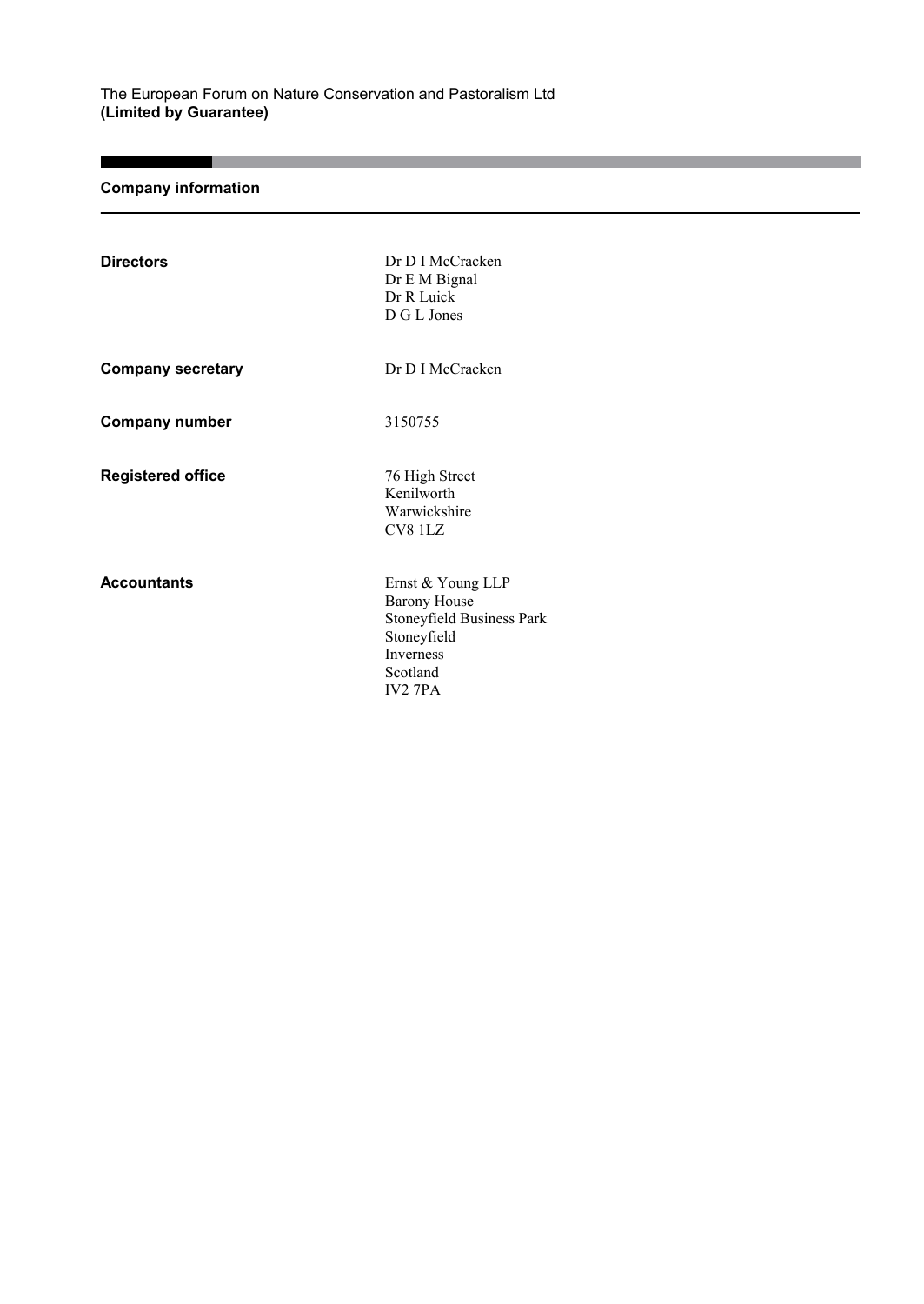a sa salawan na kata

# **Contents**

|                                   | Page           |
|-----------------------------------|----------------|
| Directors' report                 | 1              |
| <b>Accountants' report</b>        | $\overline{2}$ |
| <b>Profit and loss account</b>    | 3              |
| <b>Balance sheet</b>              | 4              |
| Notes to the financial statements | $5 - 6$        |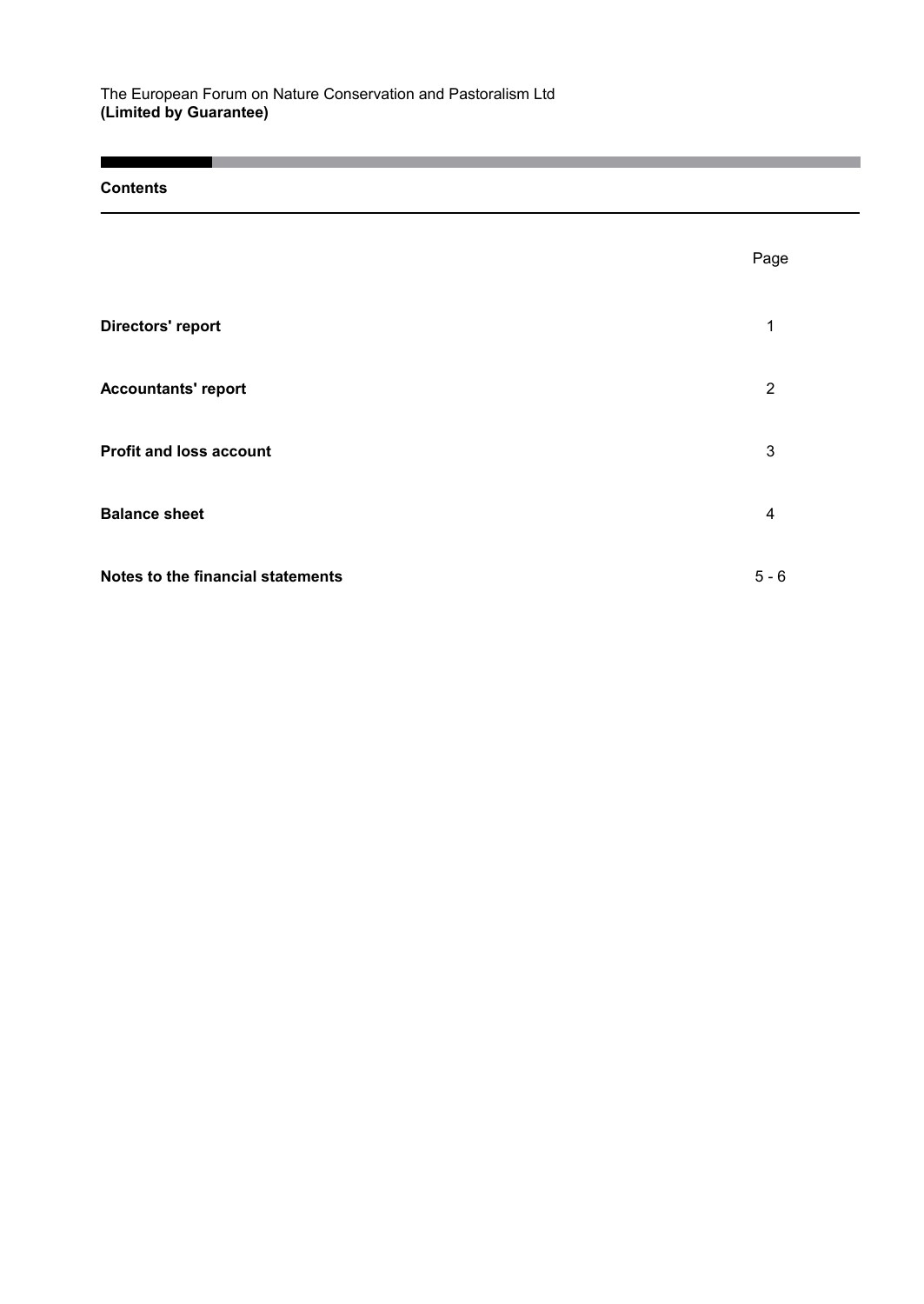# **Directors' Report For the year ended 31 December 2008**

The directors present their report and the financial statements for the year ended 31 December 2008.

# **Principal activities**

The principal activity of the company in the year under review was that of a non-profit making organisation with its main aim being to increase the understanding of the high nature conservation and cultural value of certain farming systems.

# **Directors**

The directors who served during the year were:

Dr D I McCracken Dr E M Bignal Dr R Luick D G L Jones

The report of the directors has been prepared in accordance with the special provisions of Part VII of the Companies Act 1985 relating to small companies.

This report was approved by the board on and signed on and signed on its behalf.

Secretary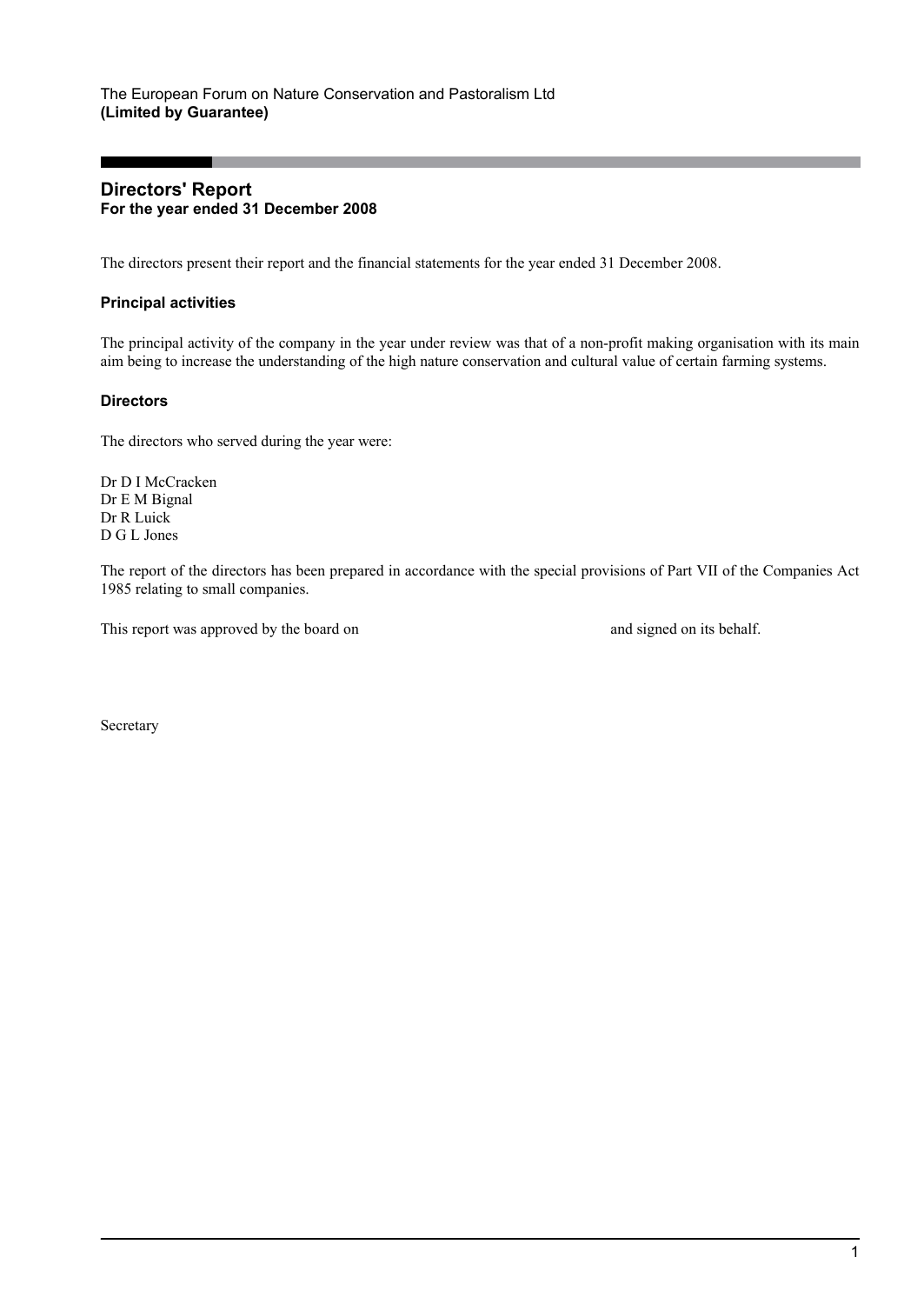# **Accountants' report to the board of directors on the unaudited financial statements of The European Forum on Nature Conservation and Pastoralism Ltd**

In accordance with our engagement letter, and in order to assist you to fulfil your duties under the Companies Act 1985, we have compiled the financial statements of the company which comprise the Profit and loss account, the Balance sheet and the related notes from the accounting records and information and explanations you have given to us.

This report is made to the company's Board of Directors, as a body, in accordance with the terms of our engagement. Our work has been undertaken so that we might compile the financial statements that we have been engaged to compile, report to the company's Board of Directors that we have done so, and state those matters that we have agreed to state to them in this report and for no other purpose. To the fullest extent permitted by law, we do not accept or assume responsibility to anyone other than the company and the company's Board of Directors, as a body, for our work or for this report.

We have carried out this engagement in accordance with technical guidance issued by the Institute of Chartered Accountants in England and Wales and have complied with the ethical guidance laid down by the Institute relating to members undertaking the compilation of financial statements.

You have acknowledged on the Balance sheet as at 31 December 2008 your duty to ensure that the company has kept proper accounting records and to prepare financial statements that give a true and fair view under the Companies Act 1985. You consider that the company is exempt from the statutory requirement for an audit for the year.

We have not been instructed to carry out an audit of the financial statements. For this reason, we have not verified the accuracy or completeness of the accounting records or information and explanations you have given to us and we do not, therefore, express any opinion on the financial statements.

**Ernst & Young LLP** Inverness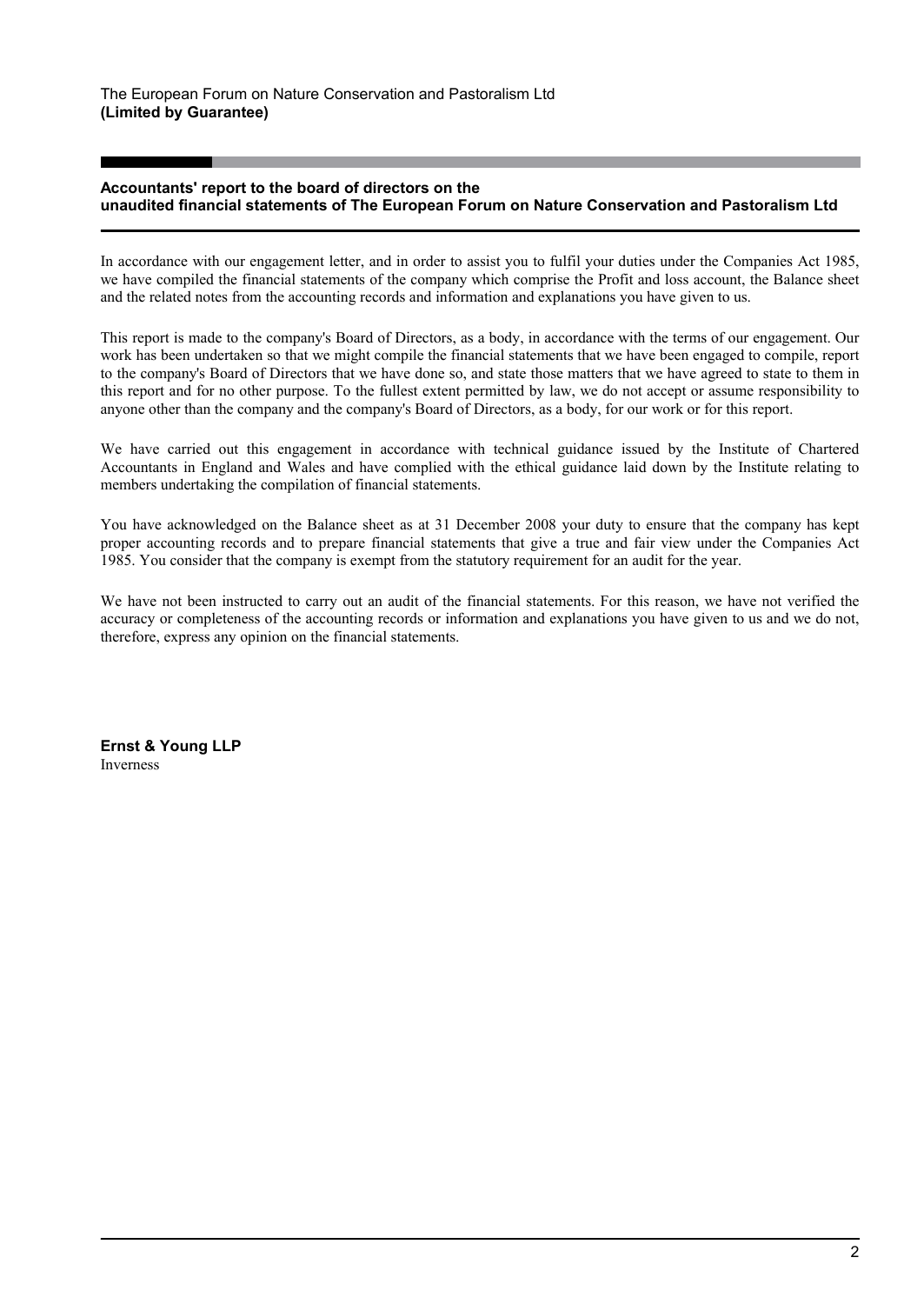# **Profit and loss account for the period ended 31 December 2008**

|                                               |             | 2008       | 2007       |
|-----------------------------------------------|-------------|------------|------------|
|                                               | <b>Note</b> | £          | £          |
| <b>Turnover</b>                               |             | 50,217     | 29,645     |
| Administrative expenses                       |             | (161, 380) | (182, 942) |
| Other operating income                        | 2           | 129,287    | 154,497    |
| <b>Operating profit</b>                       | 3           | 18,124     | 1,200      |
| Interest receivable                           |             | 356        | 207        |
| Profit on ordinary activities before taxation |             | 18,480     | 1,407      |
| Tax on profit on ordinary activities          |             |            |            |
| <b>Profit for the financial year</b>          | 7           | 18,480     | 1,407      |
|                                               |             |            |            |

The notes on pages 5 to 6 form part of these financial statements.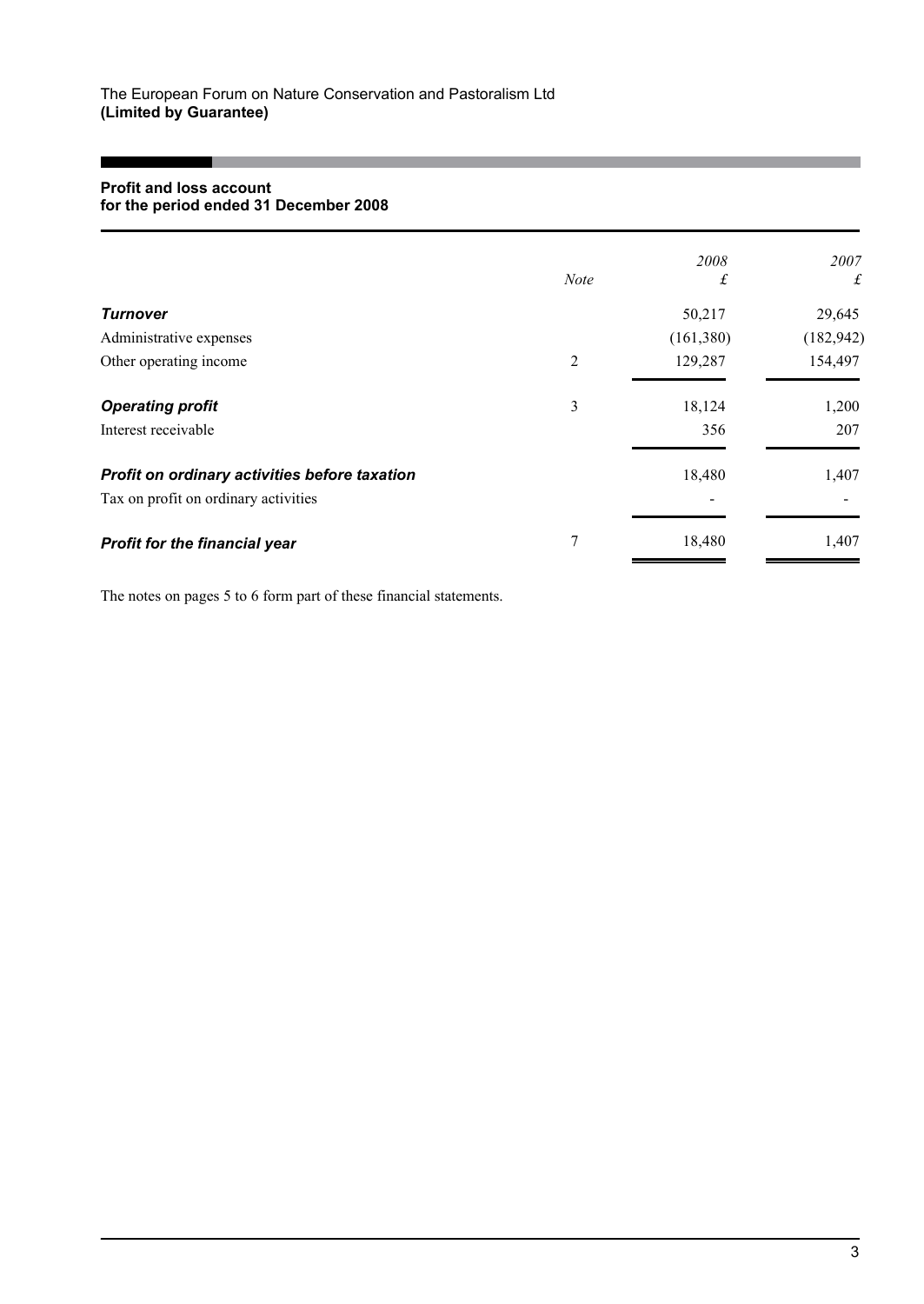# **Balance sheet**

**as at 31 December 2008**

|                                                   | <b>Note</b>    | $\pounds$  | 2008<br>£ | £          | 2007<br>£ |
|---------------------------------------------------|----------------|------------|-----------|------------|-----------|
| <b>Current assets</b>                             |                |            |           |            |           |
| <b>Debtors</b>                                    | $\overline{4}$ | 70,731     |           | 53,111     |           |
| Cash at bank                                      |                | 70,366     |           | 51,500     |           |
|                                                   |                | 141,097    |           | 104,611    |           |
| Creditors: amounts falling due within one<br>year | 5              | (129, 885) |           | (111, 879) |           |
| <b>Net current assets/(liabilities)</b>           |                |            | 11,212    |            | (7,268)   |
| <b>Total assets less current liabilities</b>      |                |            | 11,212    |            | (7,268)   |
| <b>Capital and Reserves</b>                       |                |            |           |            |           |
| Profit and loss account                           | 7              |            | 11,212    |            | (7,268)   |
|                                                   |                |            | 11,212    |            | (7,268)   |

The directors consider that the company is entitled to exemption from the requirement to have an audit under the provisions of section 249A(1) of the Companies Act 1985 and members have not required the company to obtain an audit of its accounts for the year in question in accordance with section 249B(2) of the Act. The directors acknowledge their responsibilities for ensuring that the company keeps accounting records which comply with section 221 of the Act and for preparing financial statements which give a true and fair view of the state of affairs of the company as at 31 December 2008 and of its profit for the year then ended in accordance with the requirements of section 226 of the Act and which otherwise comply with the requirements of the Companies Act 1985 relating to the financial statements so far as applicable to the company.

The financial statements have been prepared in accordance with the special provisions of Part VII of the Companies Act 1985 relating to small companies and in accordance with the Financial Reporting Standard for Smaller Entities (effective January 2007).

The financial statements were approved and authorised for issue by the board and were signed on its behalf on

# Director

The notes on pages 5 to 6 form part of these financial statements.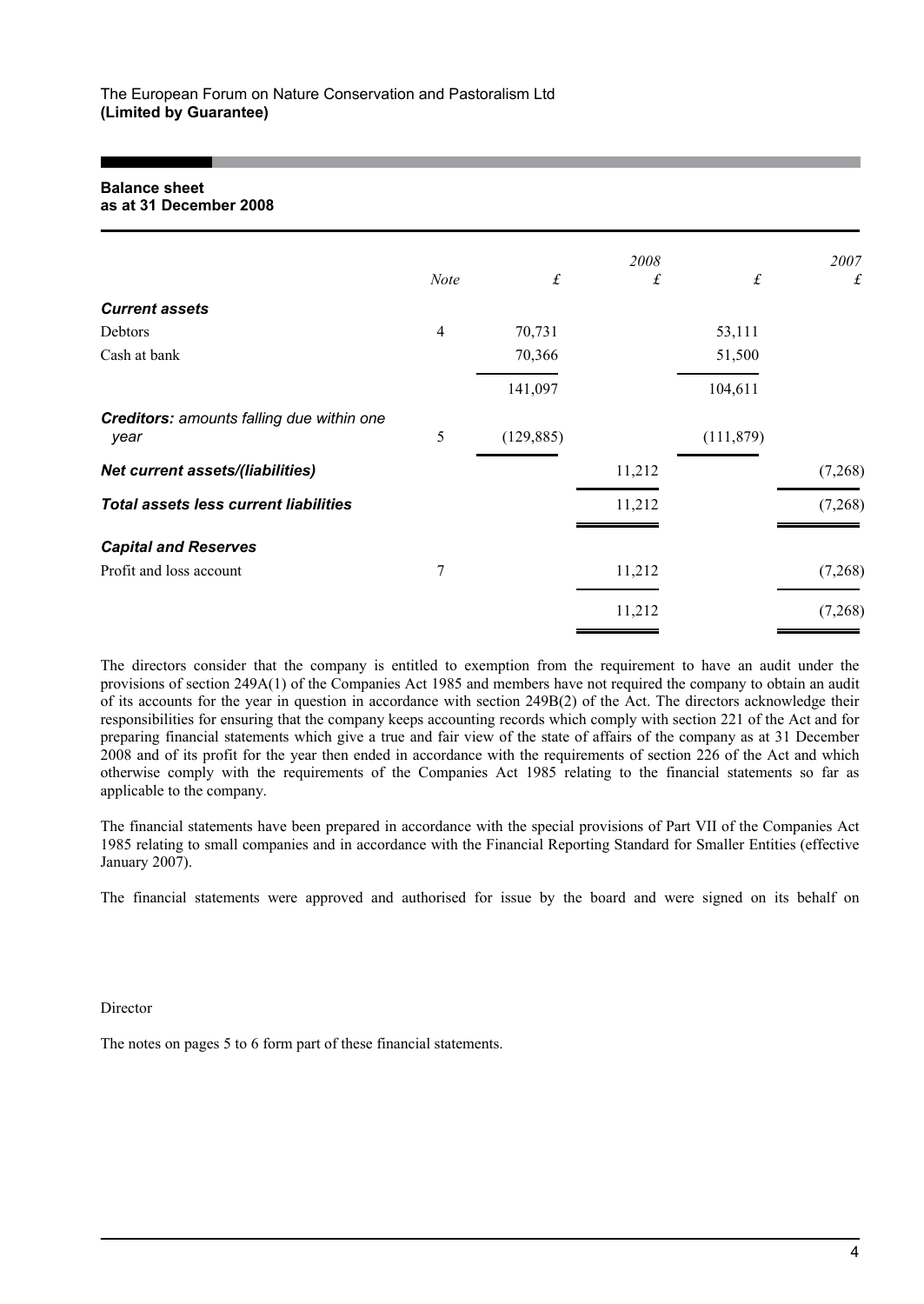**Notes to the financial statements For the year ended 31 December 2008**

#### **1. Accounting policies**

#### *1.1 Basis of preparation of financial statements*

The financial statements have been prepared under the historical cost convention and in accordance with the Financial Reporting Standard for Smaller Entities (effective January 2007).

#### *1.2 Turnover*

Turnover comprises revenue recognised by the company in respect of goods and services supplied, exclusive of Value Added Tax and trade discounts.

#### *1.3 Foreign currencies*

Monetary assets and liabilities denominated in foreign currencies are translated into sterling at rates of exchange ruling at the balance sheet date.

Transactions in foreign currencies are translated into sterling at the rate ruling on the date of the transaction.

Exchange gains and losses are recognised in the Profit and loss account.

#### *1.4 Government grants*

Government grants relating to tangible fixed assets are treated as deferred income and released to the Profit and loss account over the expected useful lives of the assets concerned. Other grants are credited to the Profit and loss account as the related expenditure is incurred.

# **2. Other operating income**

|                 | 2008    | 2007              |
|-----------------|---------|-------------------|
|                 | ~       | $\epsilon$<br>ىمە |
| Grants received | 129,287 | 154,497           |

# **3. Operating profit**

The operating profit is stated after charging:

| 2008                     | 2007     |
|--------------------------|----------|
|                          |          |
| $\overline{\phantom{0}}$ | 3.011    |
| (14, 474)                | (3, 472) |
|                          |          |

During the year, no director received any emoluments (2007 - £NIL).